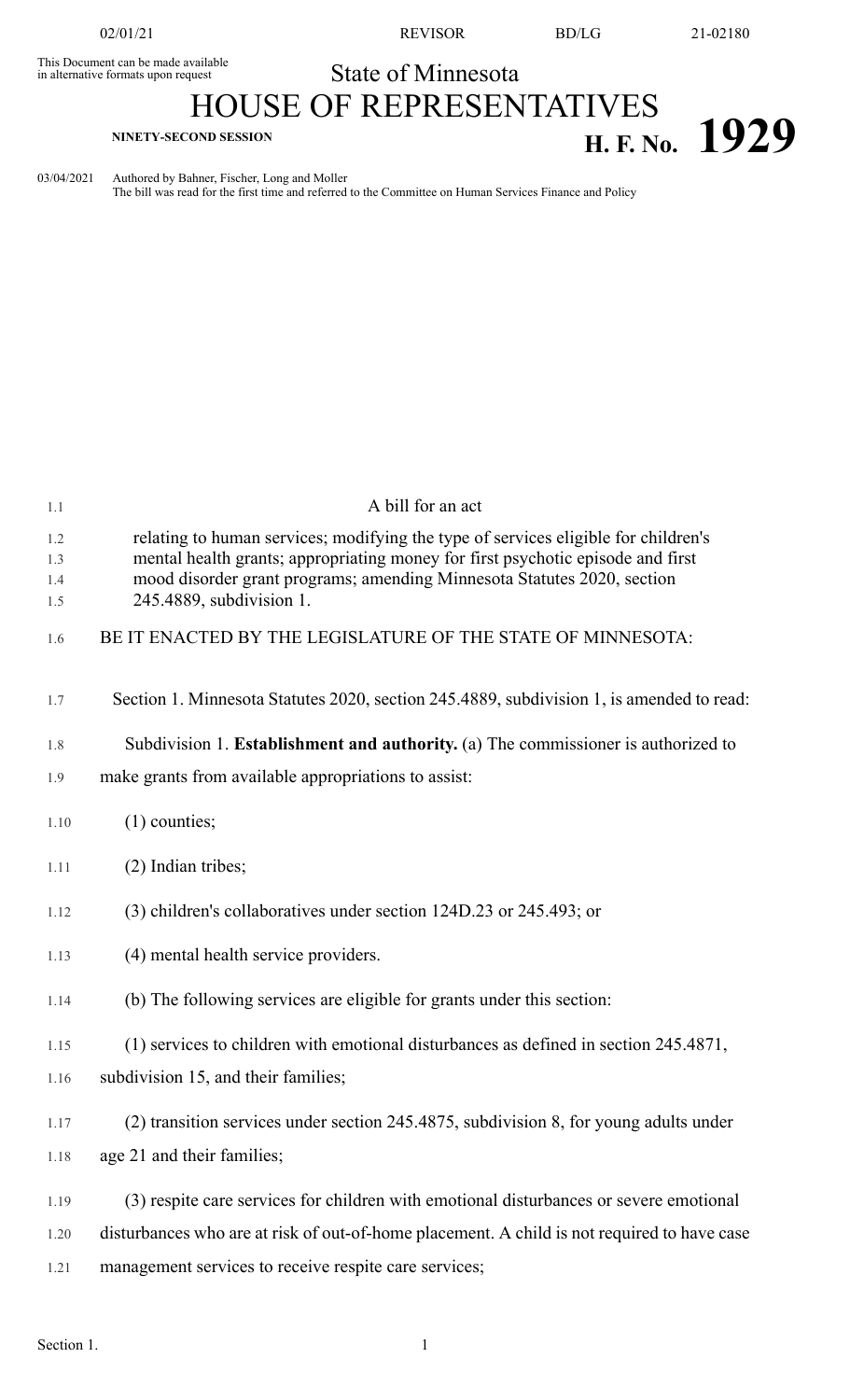| 2.1  | (4) children's mental health crisis services;                                                 |
|------|-----------------------------------------------------------------------------------------------|
| 2.2  | (5) mental health services for people from cultural and ethnic minorities;                    |
| 2.3  | (6) children's mental health screening and follow-up diagnostic assessment and treatment;     |
| 2.4  | (7) services to promote and develop the capacity of providers to use evidence-based           |
| 2.5  | practices in providing children's mental health services;                                     |
| 2.6  | (8) school-linked mental health services under section 245.4901;                              |
| 2.7  | (9) building evidence-based mental health intervention capacity for children birth to age     |
| 2.8  | five;                                                                                         |
| 2.9  | (10) suicide prevention and counseling services that use text messaging statewide;            |
| 2.10 | (11) mental health first aid training;                                                        |
| 2.11 | (12) training for parents, collaborative partners, and mental health providers on the         |
| 2.12 | impact of adverse childhood experiences and trauma and development of an interactive          |
| 2.13 | website to share information and strategies to promote resilience and prevent trauma;         |
| 2.14 | (13) transition age services to develop or expand mental health treatment and supports        |
| 2.15 | for adolescents and young adults 26 years of age or younger;                                  |
|      |                                                                                               |
| 2.16 | (14) early childhood mental health consultation;                                              |
| 2.17 | (15) evidence-based interventions for youth at risk of developing or experiencing a first     |
| 2.18 | episode of psychosis, and a public awareness campaign on the signs and symptoms of            |
| 2.19 | psychosis;                                                                                    |
| 2.20 | $(16)$ psychiatric consultation for primary care practitioners; and                           |
| 2.21 | (17) providers to begin operations and meet program requirements when establishing a          |
| 2.22 | new children's mental health program. These may be start-up grants-; and                      |
| 2.23 | (18) evidence-based interventions for youth who are at risk of developing a mood disorder     |
| 2.24 | or experiencing a first episode of a mood disorder and a public awareness campaign on the     |
| 2.25 | signs and symptoms of mood disorders in youth.                                                |
| 2.26 | (c) Services under paragraph (b) must be designed to help each child to function and          |
| 2.27 | remain with the child's family in the community and delivered consistent with the child's     |
| 2.28 | treatment plan. Transition services to eligible young adults under this paragraph must be     |
| 2.29 | designed to foster independent living in the community.                                       |
| 2.30 | (d) As a condition of receiving grant funds, a grantee shall obtain all available third-party |

Section 1. 2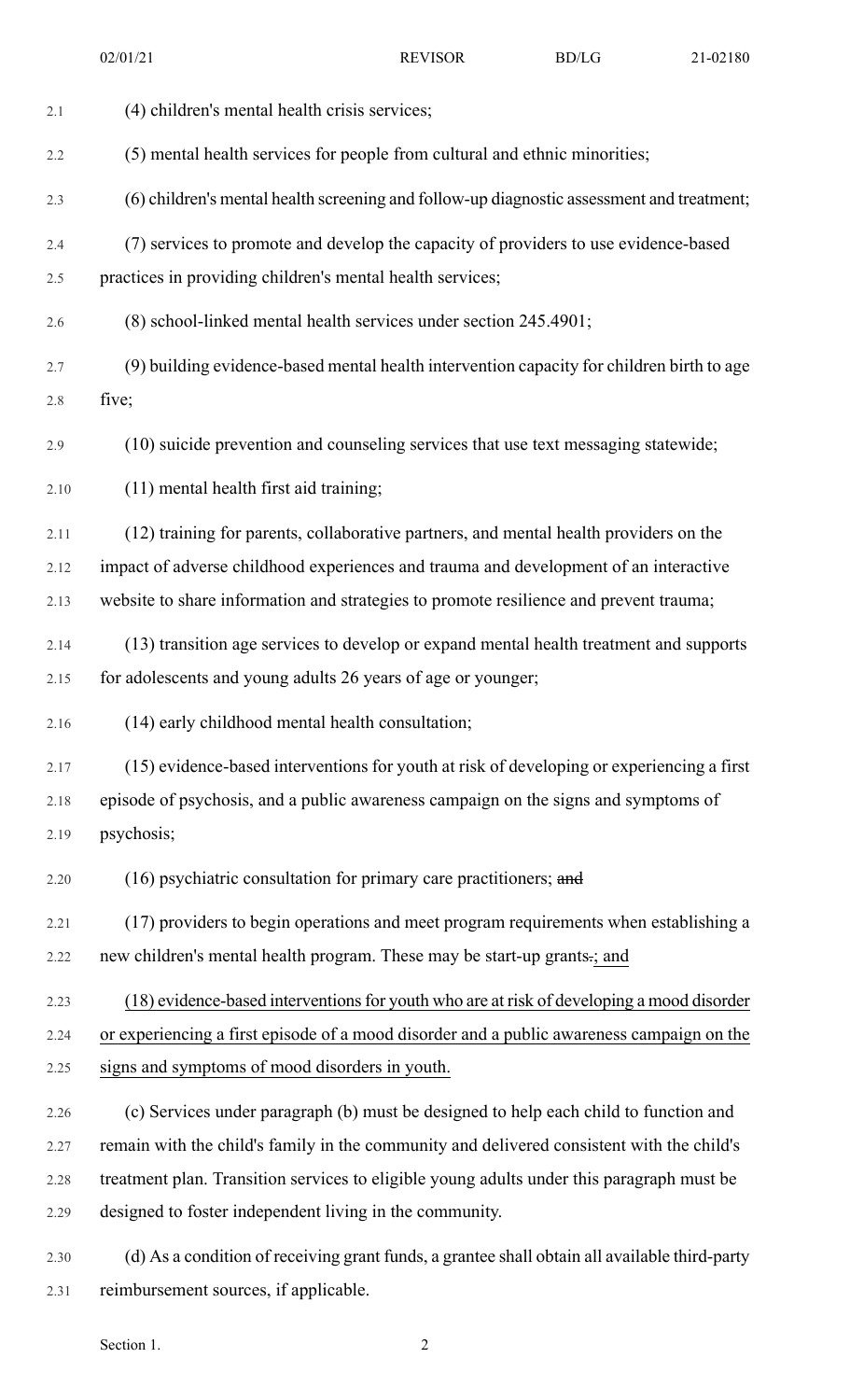| 3.1  | Sec. 2. APPROPRIATION; FIRST PSYCHOTIC EPISODE GRANT PROGRAM.                                  |
|------|------------------------------------------------------------------------------------------------|
| 3.2  | (a) \$ in fiscal year 2022 and \$ in fiscal year 2023 are appropriated from the                |
| 3.3  | general fund to the commissioner of human services for grants under Minnesota Statutes,        |
| 3.4  | section 245.4889, subdivision 1, paragraph (b), clause (15). This amount is added to the       |
| 3.5  | base.                                                                                          |
| 3.6  | (b) Grant money must be used to:                                                               |
| 3.7  | (1) provide intensive treatment and support for adolescents and adults experiencing or         |
| 3.8  | at risk of experiencing a first psychotic episode. Intensive treatment and support includes    |
| 3.9  | medication management, psychoeducation for an individual and an individual's family, case      |
| 3.10 | management, employment support, education support, cognitive behavioral approaches,            |
| 3.11 | social skills training, peer support, crisis planning, and stress management. Projects must    |
| 3.12 | use all available funding streams;                                                             |
| 3.13 | (2) conduct outreach and provide training and guidance to mental health and health care        |
| 3.14 | professionals, including postsecondary health clinics, on early psychosis symptoms, screening  |
| 3.15 | tools, and best practices; and                                                                 |
| 3.16 | (3) ensure access for individuals to first psychotic episode services under this section,      |
| 3.17 | including ensuring access to first psychotic episode services for individuals who live in      |
| 3.18 | rural areas.                                                                                   |
| 3.19 | (c) Grant money may also be used to pay for housing or travel expenses or to address           |
| 3.20 | other barriers preventing individuals and their families from participating in first psychotic |
| 3.21 | episode services.                                                                              |
| 3.22 | Sec. 3. APPROPRIATION; FIRST EPISODE MOOD DISORDER GRANT                                       |
| 3.23 | PROGRAM.                                                                                       |
| 3.24 | (a) \$ in fiscal year 2022 and \$ in fiscal year 2023 are appropriated from the                |
| 3.25 | general fund to the commissioner of human services to fund grants under Minnesota Statutes,    |
| 3.26 | section 245.4889, subdivision 1, paragraph (b), clause (18). This amount is added to the       |
| 3.27 | base.                                                                                          |
| 3.28 | (b) Grant money must be used to:                                                               |
| 3.29 | (1) provide intensive treatment and support to adolescents and adults experiencing or at       |
| 3.30 | risk of experiencing the first episode of a mood disorder. Intensive treatment and support     |
| 3.31 | includes medication management, psychoeducation for the individual and the individual's        |
| 3.32 | family, case management, employment support, education support, cognitive behavioral           |